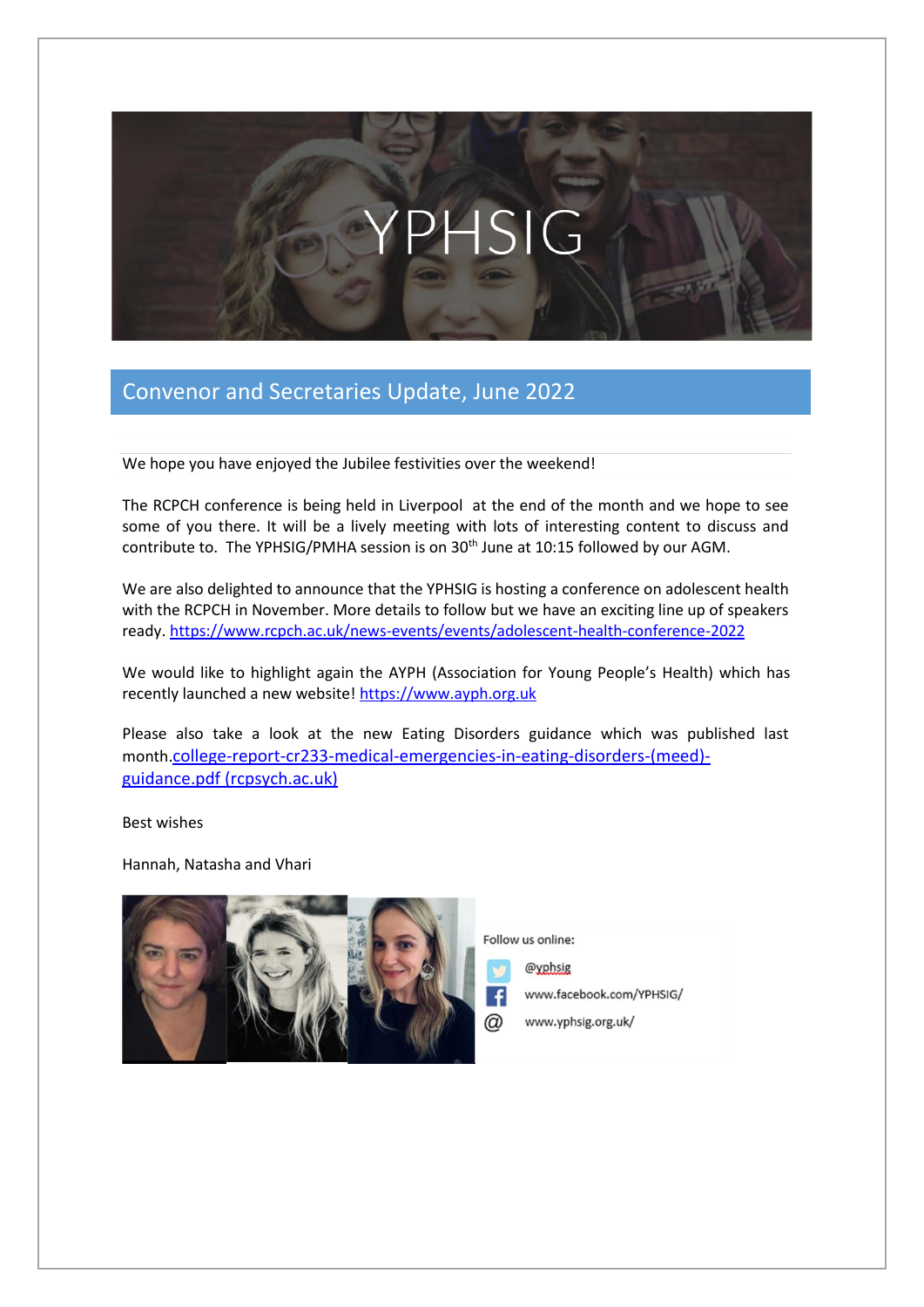## Newsletter Update from the Editor

**To support professionals involved in the care of young people by signposting useful resources and highlighting opportunities for professional development. Adopted in April 2008 by the Young Peoples Health Special Interest Group of the Royal College of Paediatrics and Child health [\(www.yphsig.org.uk\)](http://www.yphsig.org.uk/)** 



Editor: Dr Janet E McDonagh Clinical Senior Lecturer in Paediatric and Adolescent Rheumatology [\(janet.mcdonagh@manchester.ac.uk\)](mailto:janet.mcdonagh@manchester.ac.uk)*.*

## Professional Webwatch

## **Health Inequalities and Young People**

### <https://ayph-youthhealthdata.org.uk/health-inequalities/>

Over 40 new charts and infographics onto the AYPH youth health data hub, focusing specifically on inequality. The data are divided into three key sections: drivers of inequality, levers for action and differences in health outcomes.

A few key statistics stand out:

- There is a 16.6% deprivation gap in obesity levels among young people aged 10-11 in England
- Young people from deprived areas are 2.7 times more likely to be pregnant, 2.5 times more like to have dental decay and 1.3 times more likely to have mental health problems compared to young people from the least deprived areas in England
- 35% of young people from deprived areas report having a "very good" experience of their GP, compared to 43% of least deprived young people

[https://ayph.org.uk/wp-content/uploads/2022/04/YPHP-position-statement-on-young-peoples](https://ayph.org.uk/wp-content/uploads/2022/04/YPHP-position-statement-on-young-peoples-health-inequalities.pdf)[health-inequalities.pdf](https://ayph.org.uk/wp-content/uploads/2022/04/YPHP-position-statement-on-young-peoples-health-inequalities.pdf) **Position Statement: Young People's Health Inequalities from the Young People's Health** 

**Partnership (YPHP) April 2022**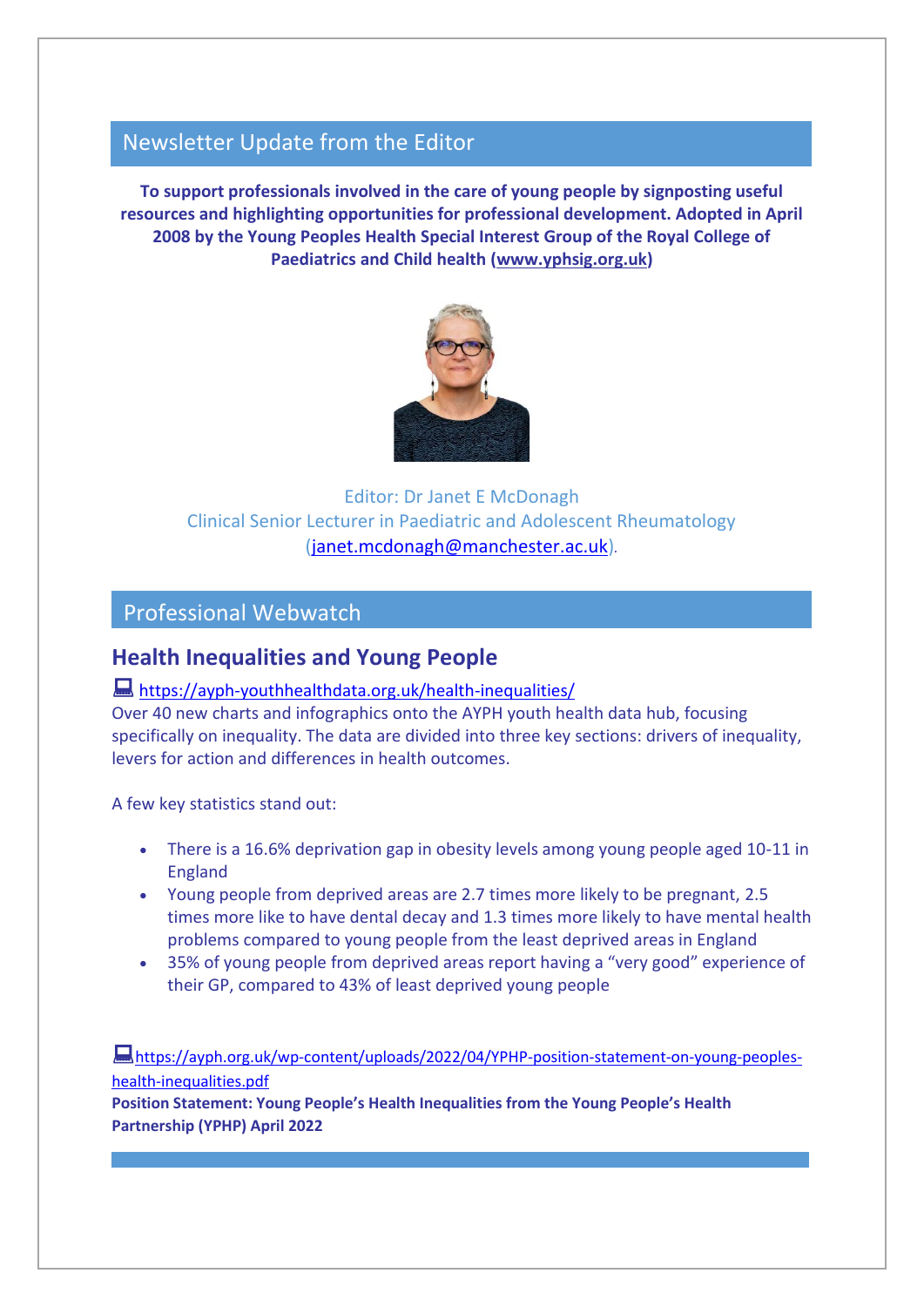# **Vocational Development**

#### **https://www.careersandenterprise.co.uk/**

The national body for careers education in England, supporting schools and colleges to deliver modern, 21<sup>st</sup> century careers education. Includes<https://learnliveuk.com/health-careers-hour/> with useful videos to signpost young people to re various careers

# **COVID 19 and Young People**

 https://www.jahonline.org/article/S1054-139X(22)00377-9/fulltext **COVID Vaccines in Adolescents and Young Adults. Position Statement**  The Society for Adolescent Health and Medicine JAH 2022

# **Eating Disorders**

[https://www.rcpsych.ac.uk/improving-care/campaigning-for-better-mental-health](https://www.rcpsych.ac.uk/improving-care/campaigning-for-better-mental-health-policy/college-reports/2022-college-reports/cr233)[policy/college-reports/2022-college-reports/cr233](https://www.rcpsych.ac.uk/improving-care/campaigning-for-better-mental-health-policy/college-reports/2022-college-reports/cr233) **Medical emergencies in Eating Disorders (MEED): Guidance on recognition and management (CR233)** from Royal College of Psychiatrists (May 2022)

## Professional Bookshelf

Adams SH, Schaub JP, Nagata J, Park MJ, Brindis CD, Irwin CE Jr. Young Adult Anxiety or Depressive Symptoms and Mental Health Service Utilization During the COVID-19 Pandemic J Adolesc Health. 2022 Apr 11;70(6):985-8.

Chang C, Ceci C, Uberoi M, Waselewski M, Chang T. Youth Perspectives on Their Medical Team's Role in Screening for and Addressing Social Determinants of Health. J Adolesc Health. 2022 ;70:929- 933.

Lotarles R, Brand PLP, Gilchrist FJ, Wildhaber J, Carroll W. Why are children with asthma bullied? A risk factor analysis Arch Dis Child. 2022 Jun;107(6):612-615.

Courtwright SE, Le Pard A, Jones J. Emotional Wellbeing in Adolescents Living With Chronic Conditions: A Metasynthesis of the Qualitative Literature. J Adolesc Health. 2022 ;70:864-876. .

Donnelly S, Ferris K, Kennedy N, Bourke T, O'Donoghue D. Patient and public involvement in paediatric medical education. Arch Dis Child Educ Pract Ed. 2022 May 2:edpract-2021-322443. doi: 10.1136/archdischild-2021-322443. Online ahead of print.

Hanghøj S, Boisen KA, Nielsen MF, Pappot H, Hjalgrim LL. A Qualitative Evaluation of the Youth-Check Program: A Psychosocial Intervention Aimed at Young People with Cancer. Semin Oncol Nurs. 2022 May 5:151268. doi: 10.1016/j.soncn.2022.151268. Online ahead of print.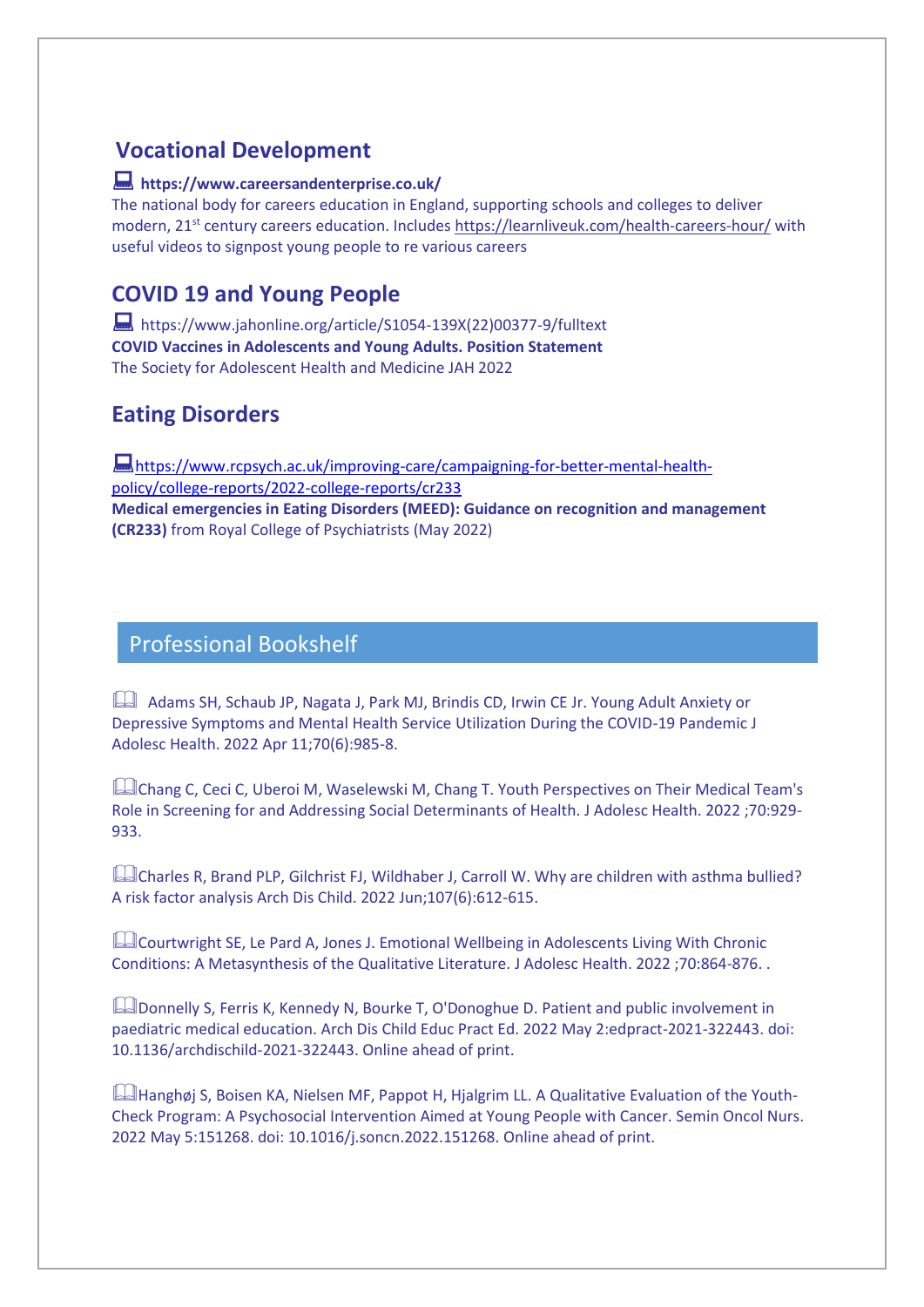**MCGrath-Lone L, Etoori D, Gilbert R et al Changes in adolescents' planned hospital care during** the COVID-19 pandemic: analysis of linked administrative data. https://adc.bmj.com/content/early/2022/05/15/archdischild-2021-323616

Mellerio H, Dumas A, Alberti C, Guilmin-Crépon S, Gastaldi M, Passini L, Gabarro C, Morsa M, Le Roux E, Jacquin P. Are transition preparation consultations for adolescents with chronic conditions valuable? A mixed-methods study Eur J Pediatr. 2022 May 10. doi: 10.1007/s00431-022-04473-0. Online ahead of print.

**LA**Palmer CA, Oosterhoff B, Massey A, Bawden H. Daily Associations Between Adolescent Sleep and Socioemotional Experiences During an Ongoing Stressor.J Adolesc Health. 2022;70:970-977 .

**LA** Parsons RD, McParland J, Jordan A. Commentary: Multimodal Assessment of Medication Adherence Among Youth With Migraine: An Ancillary Study of the CHAMP Trial. J Ped Psychol 2022;47:388-390.

LShoop-Worrall SJW, Moull L, McDonagh JE, Hyrich KL. The Role of Age in Delays to Rheumatological Care in Juvenile Idiopathic Arthritis. J Rheumatol. 2022 Apr 1:jrheum.211316. doi: 10.3899/jrheum.211316. Online ahead of print.

Solanke F, Easton S, Selby A, James D, Roberts G. Impact of COVID-19 pandemic on emergency department attendances for young people.Arch Dis Child. 2022 May 12:archdischild-2021-323389. doi: 10.1136/archdischild-2021-323389. Online ahead of print.

Wildes DM, Costigan CS, Kinlough M, Flynn J, Dolan N, Riordan M, Sweeney C, Stack M, Waldron M, Walsh O, Gorman KM, Awan A. Transitional care models in adolescent kidney transplant recipients - a systematic review Nephrol Dial Transplant. 2022 May 12:gfac175. doi: 10.1093/ndt/gfac175. Online ahead of print.

## Training in Young People's Health

#### **Www.e-Ifh.org.uk**

**The Adolescent Health programme** has been updated! Please continue to spread the word of this amazing resource for individual use as well small group teaching

# Forthcoming Dates for your Diary!

#### **2022**

| June |                                                   |                                              |
|------|---------------------------------------------------|----------------------------------------------|
| - 10 | 6 <sup>th</sup> Annual Renal Conditions Study Day | For more information and registration go to: |
|      | Moving on up together                             | www.readysteadygo.net/mout.html              |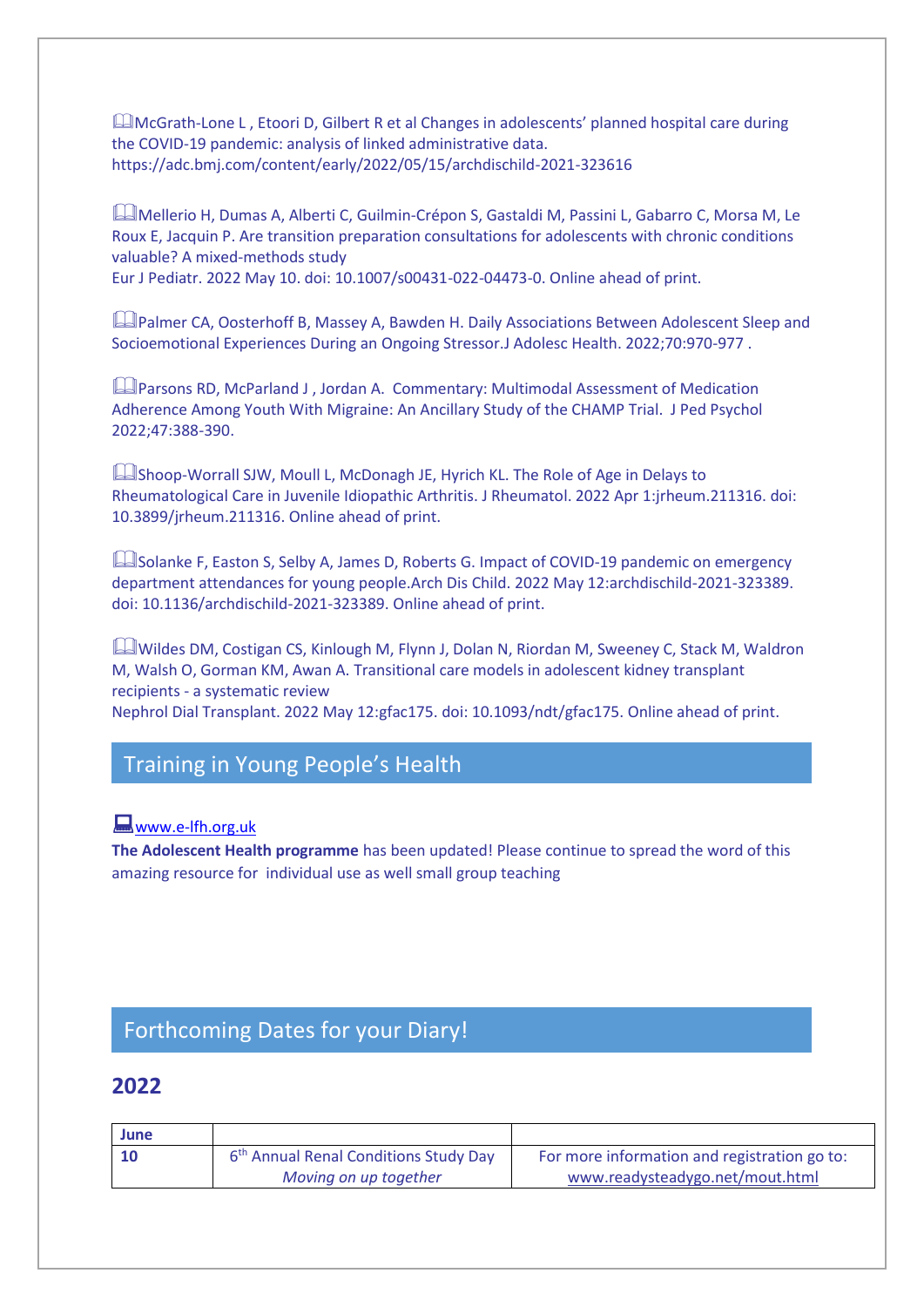|                 | <b>University Southampton Hospitals</b><br>(hybrid)                                                                                                         |                                                                                                                                                                                                                                  |
|-----------------|-------------------------------------------------------------------------------------------------------------------------------------------------------------|----------------------------------------------------------------------------------------------------------------------------------------------------------------------------------------------------------------------------------|
| 15              | 6 <sup>th</sup> National Transition Conference, UK<br><b>Transforming Transition: Turning Theory</b><br>into practice<br>9-445pm<br>(TEAMS)                 | For more information, please contact<br>Ann.ford@alderhey.nhs.uk<br>Jacqui.rogers@alderhey.nhs.uk                                                                                                                                |
| 20              | <b>RCPCH</b><br><b>How to manage: Eating Disorders</b><br>(online)                                                                                          | https://www.rcpch.ac.uk/news-events/events                                                                                                                                                                                       |
| 28-20           | <b>RCPCH Conference 2022</b><br>"Connect, Inspire, energise - celebrating<br>Paediatrics and child health Together"<br>Liverpool                            | NB YPHSIG session is on Thursday 30 <sup>th</sup> June<br>with Paediatric Mental Health ASsociation<br>(AM)<br>Also AYPH led session Tuesday 28 <sup>th</sup> AM                                                                 |
| July            |                                                                                                                                                             |                                                                                                                                                                                                                                  |
| $3 - 8$         | 15 <sup>th</sup> Euteach (European Teaching<br><b>Effective Adolescent Care and Health)</b><br><b>International Summer School,</b><br>Lausanne, Switzerland | https://www.unil.ch/euteach/en/home/men<br>uinst/summer-school.html                                                                                                                                                              |
| 5               | <b>RCPCH</b><br><b>Managing perplexing presentations and</b><br>FII (level 3) - online course                                                               | https://www.rcpch.ac.uk/news-<br>events/events                                                                                                                                                                                   |
| <b>August</b>   |                                                                                                                                                             |                                                                                                                                                                                                                                  |
| 12              | <b>United Nations</b><br><b>International Youth Day</b>                                                                                                     | International Youth Day is commemorated every<br>year on 12 August, bringing youth issues to the<br>attention of the international community and<br>celebrating the potential of youth as partners in<br>today's global society. |
| <b>October</b>  |                                                                                                                                                             |                                                                                                                                                                                                                                  |
| $5 - 7$         | <b>IAAH European Regional Conference</b><br>Athens, Greece                                                                                                  | *** SAVE THE DATE ***<br>More information to follow                                                                                                                                                                              |
| <b>November</b> |                                                                                                                                                             |                                                                                                                                                                                                                                  |
| $9 - 10$        | <b>RCPCH</b><br><b>Adolescent Health conference, UK</b>                                                                                                     | *** SAVE THE DATE***<br>More information to follow                                                                                                                                                                               |

#### **YPHSIG: Young Persons Health Special Interest Group**

Is a group of health professionals within RCPCH but with co-opted members from RCN, RCGP RCP and AYPH creating a focus for professionals within the college working in the field of young people's health? Non-RCPCH members are very welcome to join too. If you are interested in joining YPHSIG and/or would like to find out more about it, please go to [www.yphsig.org.uk](http://www.yphsig.org.uk/) and/or follow us on @wyphsig

**AYPH**: **Association for Young People's Health**